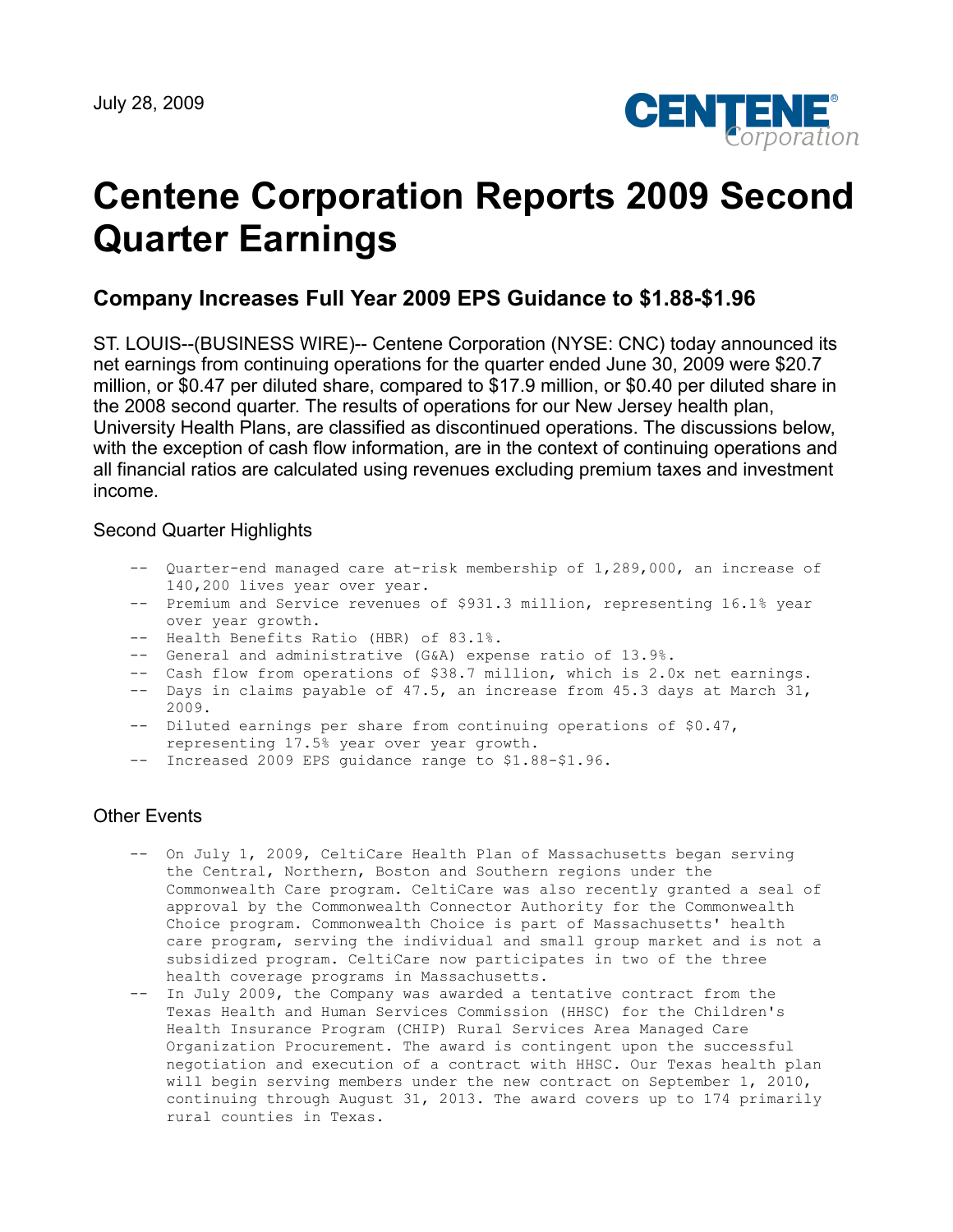Michael F. Neidorff, Centene's Chairman and Chief Executive Officer, stated, "We are pleased that our strategic and operational focus on fundamentals continues to drive this positive operating momentum."

The following table depicts membership in Centene's managed care organizations, by state, at June 30, 2009 and 2008:

|                          | June 30,           |           |
|--------------------------|--------------------|-----------|
|                          | 2009               | 2008      |
| Arizona                  | 16,200             |           |
| Florida                  | 22,300             |           |
| Georgia                  | 292,800            | 278,800   |
| Indiana                  | 196,100            | 161,700   |
| Ohio                     | 141,200            | 137,300   |
| South Carolina           | 46,000             | 22,500    |
| Texas                    | 443,200            | 423,700   |
| Wisconsin                | 131,200            | 124,800   |
| Total at-risk membership | 1,289,000          | 1,148,800 |
| Non-risk membership      | 114,000<br>$\star$ | 3,500     |
| Total                    | 1,403,000          | 1,152,300 |

\* Increase mainly due to consolidation of our Access Health Solutions LLC investment, effective January 1, 2009.

The following table depicts membership in Centene's managed care organizations, by member category, at June 30, 2009 and 2008:

|                          | June 30,  |           |
|--------------------------|-----------|-----------|
|                          | 2009      | 2008      |
| Medicaid                 | 958,600   | 828,700   |
| CHIP & Foster Care       | 261,400   | 256,900   |
| ABD & Medicare           | 69,000    | 63,200    |
| Total at-risk membership | 1,289,000 | 1,148,800 |
| Non-risk membership      | 114,000   | 3,500     |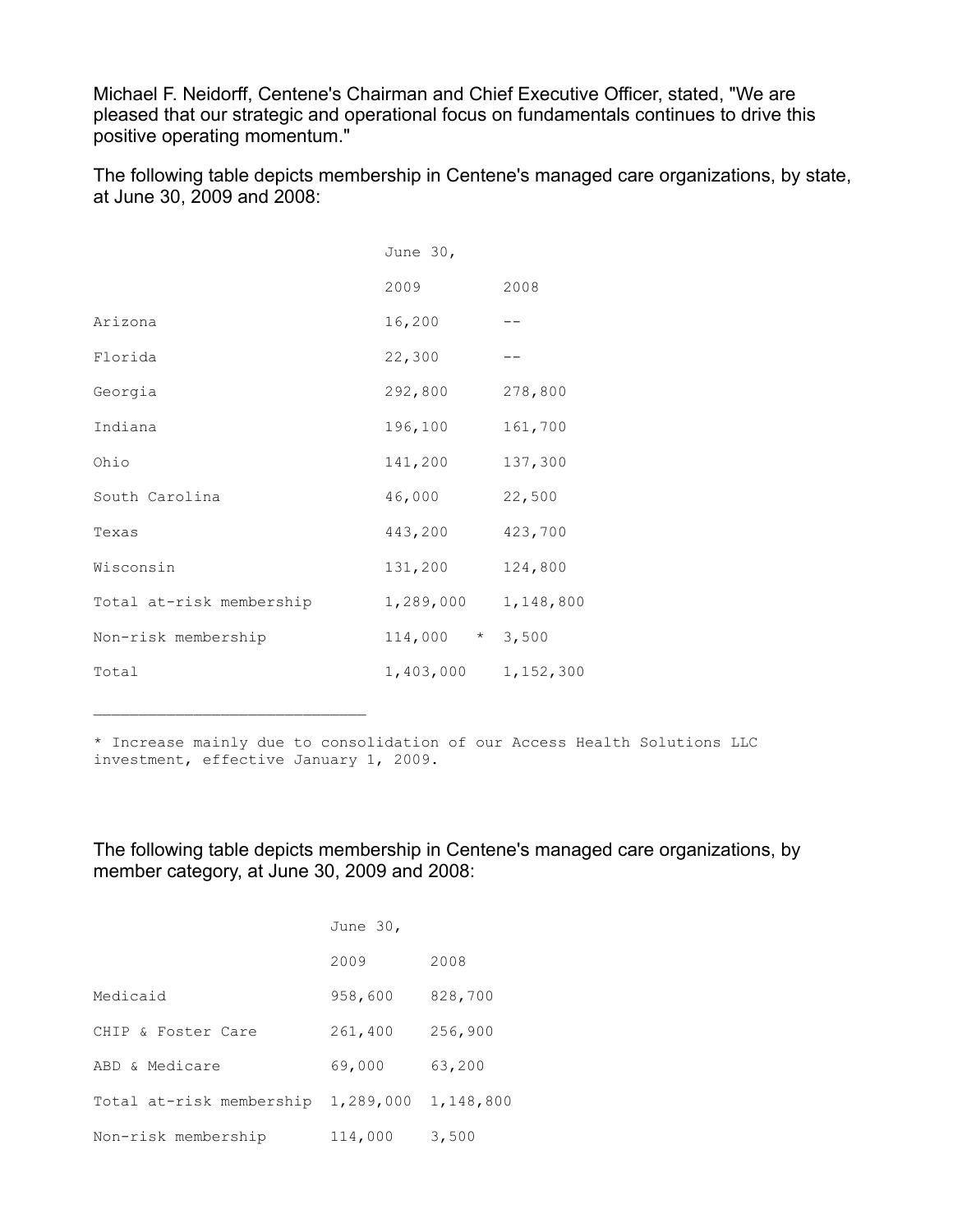#### Statement of Operations

- -- For the 2009 second quarter, Premium and Service Revenues increased 16.1% to \$931.3 million from \$802.5 million in the 2008 second quarter. The increase was primarily driven by membership growth, especially related to the commencement of our Arizona acute care contract in October 2008, the consolidation of Access and conversion of members to our at-risk plan, premium rate increases and the recent acquisition of Celtic in July 2008.
- -- The consolidated HBR, which reflects medical costs as a percent of premium revenues, was 83.1%, relatively flat compared to 83.0% in the 2008 second quarter. Sequentially, our consolidated HBR decreased from 83.5% in the 2009 first quarter to 83.1% as a result of normal seasonality. During the second quarter, an increase in outpatient expense attributable to swine flu concerns was offset by lower inpatient and pharmacy costs.
- -- Consolidated G&A expense as a percent of premium and service revenues was 13.9% in the second quarter of 2009, an increase from 13.6% in the second quarter of 2008. G&A expense increased in the quarter ended June 30, 2009 compared to 2008 as a result of new business initiatives including the acquisition of Celtic, the consolidation of Access Health Solutions LLC and the start up of CeltiCare health plan in Massachusetts.
- -- Earnings per diluted share from continuing operations were \$0.47, compared to \$0.40 in the 2008 second quarter.

#### Balance Sheet and Cash Flow

At June 30, 2009, the Company had cash and investments of \$852.8 million, including \$825.8 million held by its regulated entities and \$27.0 million held by its unregulated entities. Medical claims liabilities totaled \$394.8 million, representing 47.5 days in claims payable, an increase of 2.2 days from March 31, 2009. Total debt was \$288.8 million and debt to capitalization was 33.0%. Year to date cash flow from operations was \$62.1 million.

A reconciliation of the Company's change in days in claims payable from the immediately preceding quarter-end is presented below:

Days in claims payable, March 31, 2009 45.3 Timing of claims payments 1.5 Increase in claims processing inventory 1.1 Payment of annual provider bonuses (0.4) Days in claims payable, June 30, 2009 47.5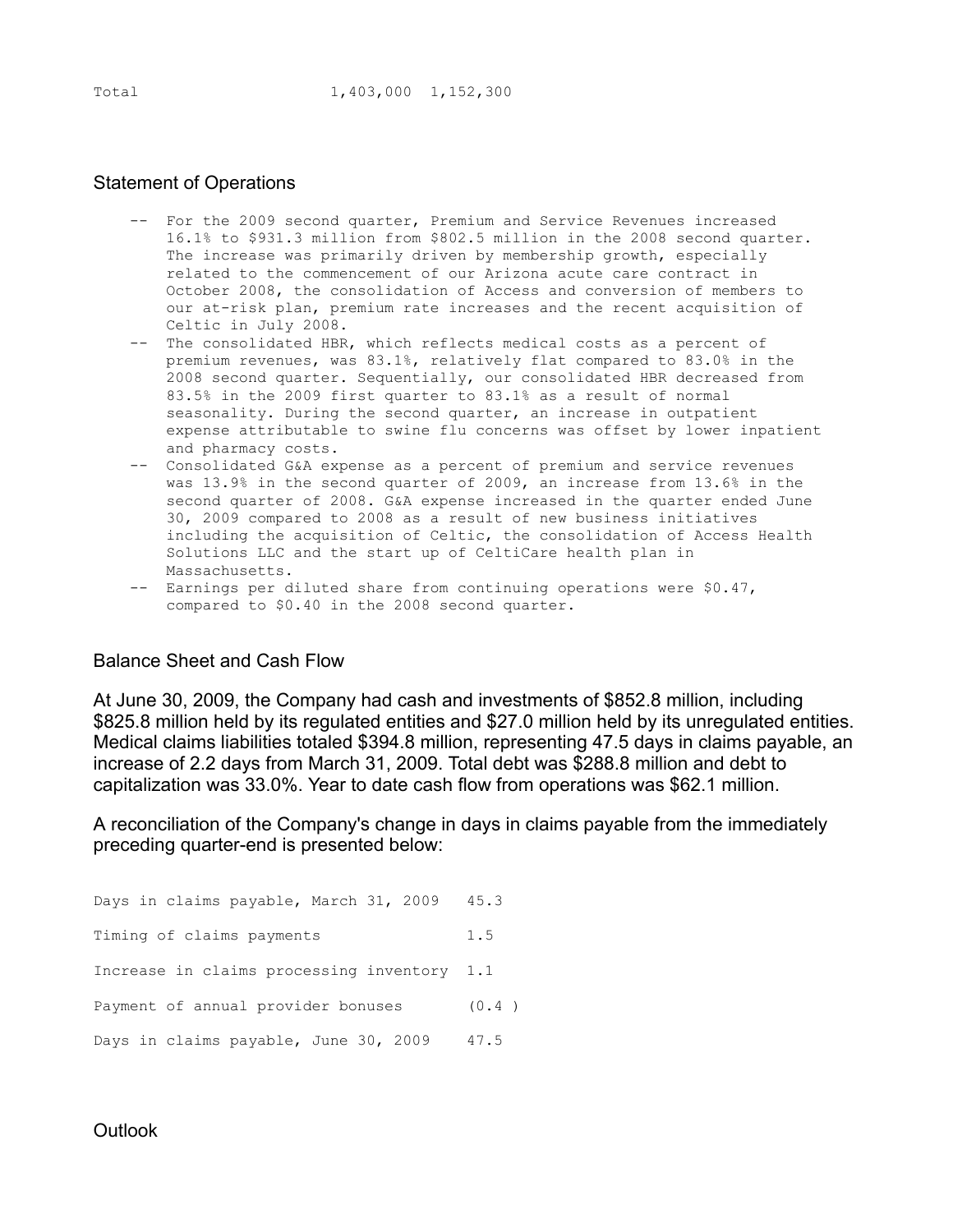The table below depicts the Company's annual guidance for 2009:

|                                                              | Full Year 2009  |      |  |  |
|--------------------------------------------------------------|-----------------|------|--|--|
|                                                              | Low             | High |  |  |
| Premium and Service revenues (in millions) \$ 3,750 \$ 3,850 |                 |      |  |  |
| Earnings per diluted share                                   | $$1.88$ $$1.96$ |      |  |  |

### Conference Call

As previously announced, the Company will host a conference call Tuesday, July 28, 2009, at 8:30 A.M. (Eastern Time) to review the financial results for the second quarter ended June 30, 2009, and to discuss its business outlook. Michael F. Neidorff and William N. Scheffel will host the conference call. Investors and other interested parties are invited to listen to the conference call by dialing 800-273-1254 in the U.S. and Canada, 973-638-3440 from abroad, or via a live Internet broadcast on the Company's website at [www.centene.com,](http://www.centene.com/) under the Investor Relations section. A replay will be available for on-demand listening shortly after the completion of the call until 11:59 PM (Eastern Time) on Tuesday, August 11, 2009, at the aforementioned URL, or by dialing 800-642-1687 in the U.S. and Canada, or 706-645-9291 from abroad, and entering access code 15407585.

#### About Centene Corporation

Centene Corporation is a leading multi-line healthcare enterprise that provides programs and related services to individuals receiving benefits under Medicaid, including the Children's Health Insurance Program (CHIP), as well as Aged, Blind, or Disabled (ABD), Foster Care, Long-Term Care and Medicare (Special Needs Plans). The Company operates local health plans and offers a wide range of health insurance solutions to individuals and the rising number of uninsured Americans. It also contracts with other healthcare and commercial organizations to provide specialty services including behavioral health, life and health management, managed vision, telehealth services, pharmacy benefits management and medication adherence. Information regarding Centene is available via the Internet at [www.centene.com.](http://www.centene.com/)

The information provided in this press release contains forward-looking statements that relate to future events and future financial performance of Centene. Subsequent events and developments may cause the Company's estimates to change. The Company disclaims any obligation to update this forward-looking financial information in the future. Readers are cautioned that matters subject to forward-looking statements involve known and unknown risks and uncertainties, including economic, regulatory, competitive and other factors that may cause Centene's or its industry's actual results, levels of activity, performance or achievements to be materially different from any future results, levels of activity, performance or achievements expressed or implied by these forward-looking statements. Actual results may differ from projections or estimates due to a variety of important factors, including Centene's ability to accurately predict and effectively manage health benefits and other operating expenses, competition, changes in healthcare practices, changes in federal or state laws or regulations, inflation, provider contract changes, new technologies, reduction in provider payments by governmental payors, major epidemics, disasters and numerous other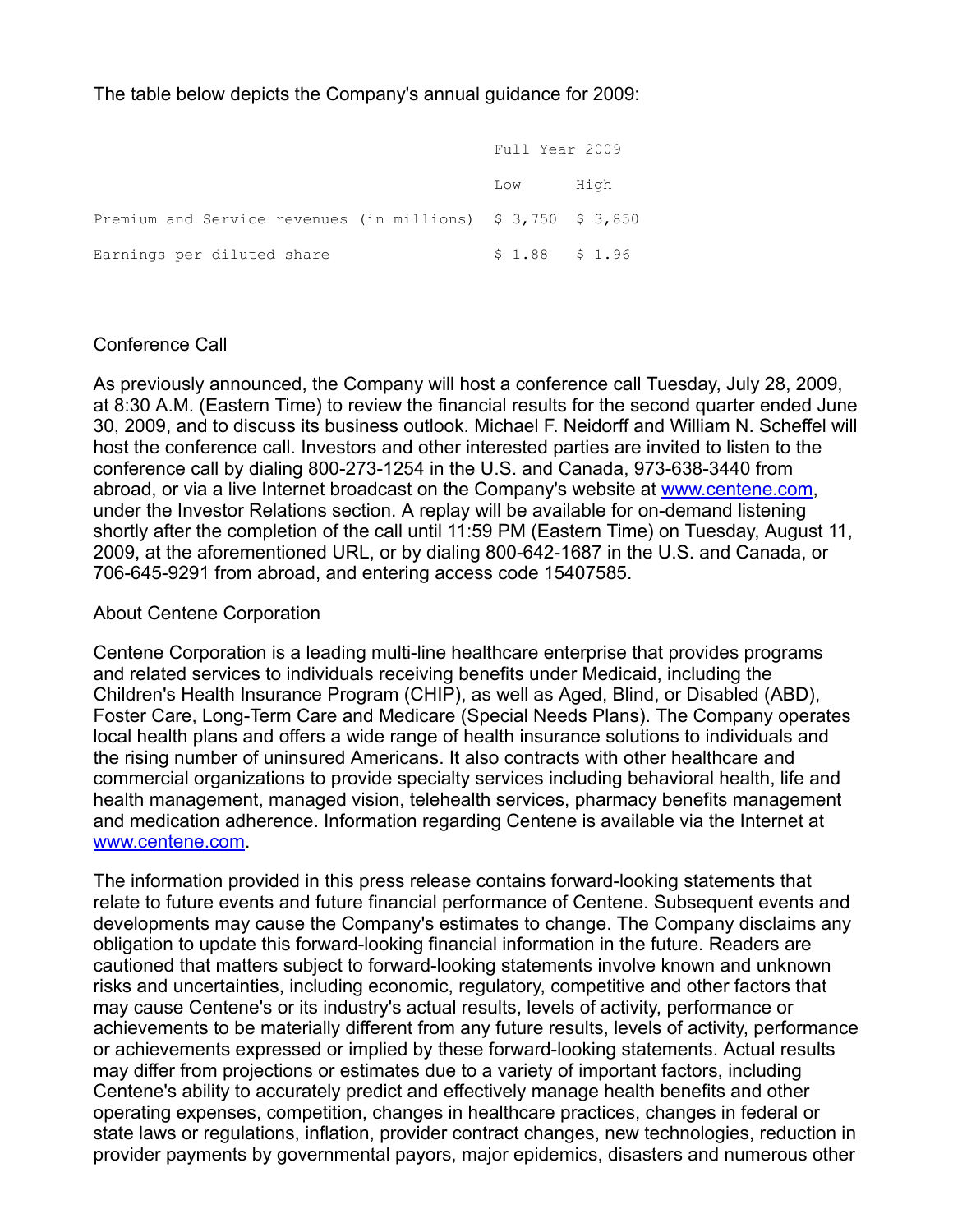factors affecting the delivery and cost of healthcare. The expiration, cancellation or suspension of Centene's Medicaid Managed Care contracts by state governments would also negatively affect Centene.

## [Tables Follow]

| CENTENE CORPORATION AND SUBSIDIARIES                                                                               |             |              |
|--------------------------------------------------------------------------------------------------------------------|-------------|--------------|
| CONSOLIDATED BALANCE SHEETS                                                                                        |             |              |
| (In thousands, except share data)                                                                                  |             |              |
|                                                                                                                    | June $30$ , | December 31, |
|                                                                                                                    | 2009        | 2008         |
|                                                                                                                    | (Unaudited) |              |
| ASSETS                                                                                                             |             |              |
| Current assets:                                                                                                    |             |              |
| Cash and cash equivalents of continuing operations \$ 382,700                                                      |             | \$370,999    |
| Cash and cash equivalents of discontinued<br>operations                                                            | 1,799       | 8,100        |
| Total cash and cash equivalents                                                                                    | 384,499     | 379,099      |
| Premium and related receivables, net of allowance<br>for uncollectible accounts of \$48 and \$595,<br>respectively | 157,863     | 92,531       |
| Short-term investments, at fair value (amortized<br>cost \$60,749 and \$108,469, respectively)                     | 61,217      | 109,393      |
| Other current assets                                                                                               | 73,686      | 75,333       |
| Current assets of discontinued operations other<br>than cash                                                       | 8,499       | 9,987        |
| Total current assets                                                                                               | 685,764     | 666,343      |
| Long-term investments, at fair value (amortized<br>cost \$387,166 and \$329,330, respectively)                     | 394,395     | 332, 411     |
| Restricted deposits, at fair value (amortized cost<br>$$14,436$ and $$9,124$ , respectively)                       | 14,526      | 9,254        |
| Property, software and equipment, net of<br>accumulated depreciation of \$88,469 and \$74,194,<br>respectively     | 194,277     | 175,858      |
| Goodwill                                                                                                           | 218,121     | 163,380      |
| Intangible assets, net                                                                                             | 22,714      | 17,575       |
| Other long-term assets                                                                                             | 28,957      | 59,083       |
| Long-term assets of discontinued operations                                                                        | 27,455      | 27,248       |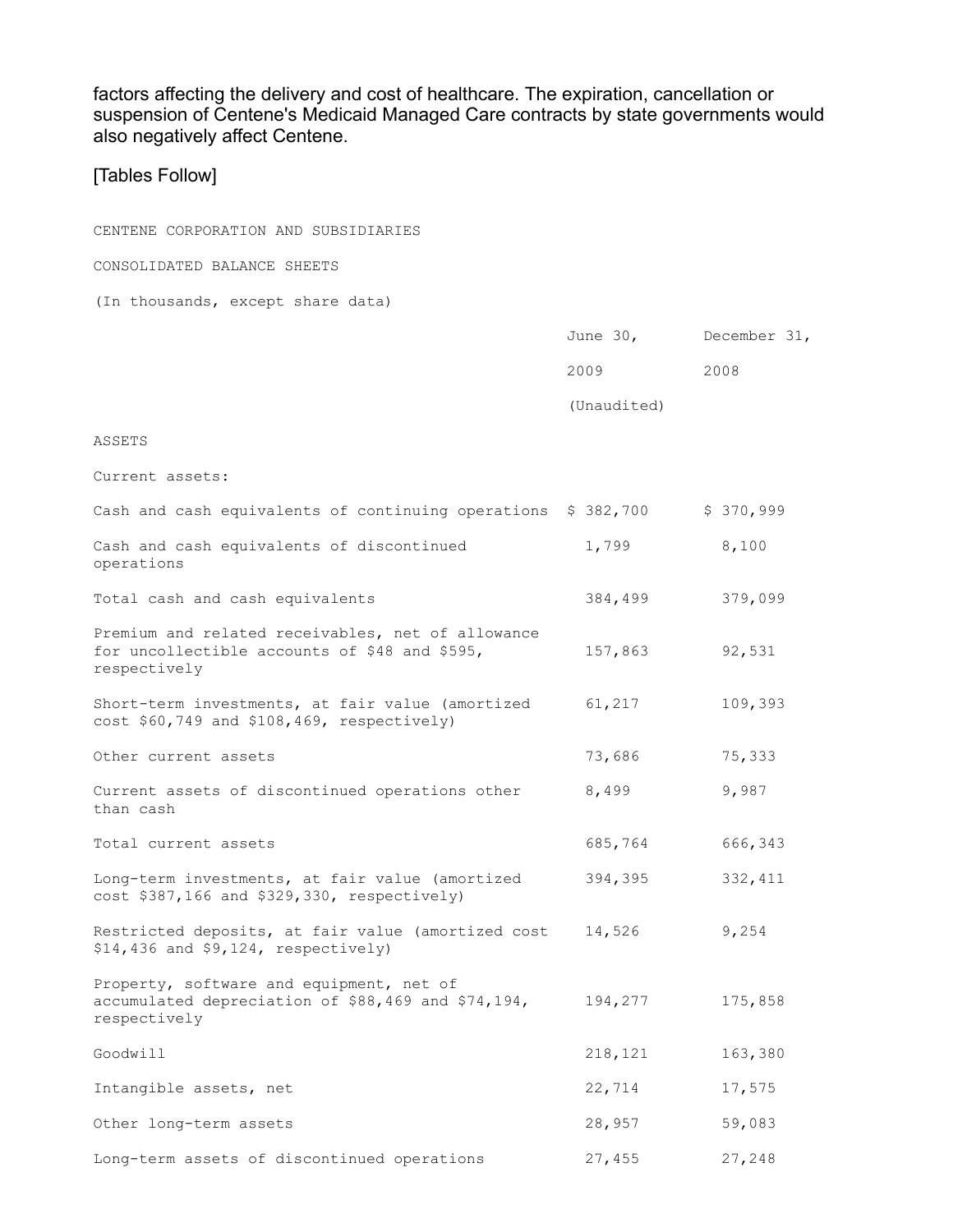| Total assets                                                                                                                                   | $$1,586,209$ $$1,451,152$ |             |                  |
|------------------------------------------------------------------------------------------------------------------------------------------------|---------------------------|-------------|------------------|
| LIABILITIES AND STOCKHOLDERS' EQUITY                                                                                                           |                           |             |                  |
| Current liabilities:                                                                                                                           |                           |             |                  |
| Medical claims liability                                                                                                                       | $$394,787$ $$373,037$     |             |                  |
| Accounts payable and accrued expenses                                                                                                          | 181,605                   | 219,566     |                  |
| Unearned revenue                                                                                                                               | 62,958                    | 17,107      |                  |
| Current portion of long-term debt                                                                                                              | 243                       | 255         |                  |
| Current liabilities of discontinued operations                                                                                                 | 23,851                    | 31,013      |                  |
| Total current liabilities                                                                                                                      | 663,444                   | 640,978     |                  |
| Long-term debt                                                                                                                                 | 288,513                   | 264,637     |                  |
| Other long-term liabilities                                                                                                                    | 48,678                    | 43,539      |                  |
| Long-term liabilities of discontinued operations                                                                                               | 557                       | 726         |                  |
| Total liabilities                                                                                                                              | 1,001,192                 | 949,880     |                  |
| Commitments and contingencies                                                                                                                  |                           |             |                  |
| Stockholders' equity:                                                                                                                          |                           |             |                  |
| Common stock, \$.001 par value; authorized<br>100,000,000 shares; issued and outstanding<br>45, 344, 717 and 45, 071, 179 shares, respectively | 45                        | 45          |                  |
| Additional paid-in capital                                                                                                                     | 273,029                   | 263,835     |                  |
| Accumulated other comprehensive income:                                                                                                        |                           |             |                  |
| Unrealized gain on investments, net of tax                                                                                                     | 5,081                     | 3,152       |                  |
| Retained earnings                                                                                                                              | 313,924                   | 275,236     |                  |
| Treasury stock at cost (2,369,133 and 2,083,415<br>shares, respectively)                                                                       | (46, 405)                 | (40, 996)   | $\left( \right)$ |
| Total Centene stockholders' equity                                                                                                             | 545,674                   | 501,272     |                  |
| Noncontrolling interest                                                                                                                        | 39,343                    |             |                  |
| Total stockholders' equity                                                                                                                     | 585,017                   | 501,272     |                  |
| Total liabilities and stockholders' equity                                                                                                     | \$1,586,209               | \$1,451,152 |                  |

CENTENE CORPORATION AND SUBSIDIARIES

CONSOLIDATED STATEMENTS OF OPERATIONS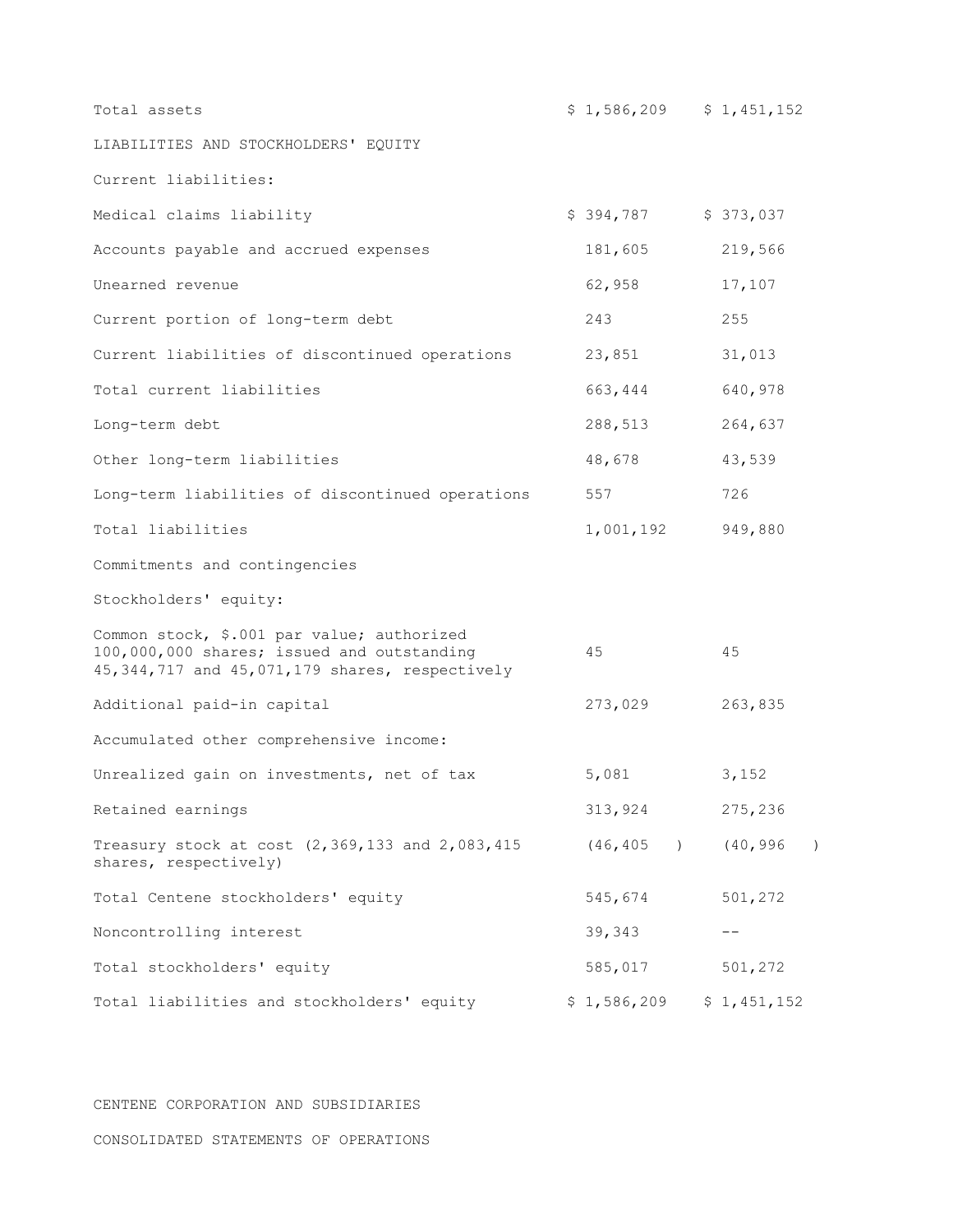(In thousands, except share data)

(Unaudited)

|                                                                            | Three Months Ended |           |                  | Six Months Ended |                  |          |             |                  |  |             |                  |  |
|----------------------------------------------------------------------------|--------------------|-----------|------------------|------------------|------------------|----------|-------------|------------------|--|-------------|------------------|--|
|                                                                            |                    | June 30,  |                  |                  |                  | June 30, |             |                  |  |             |                  |  |
|                                                                            |                    | 2009      |                  | 2008             |                  |          | 2009        |                  |  | 2008        |                  |  |
| Revenues:                                                                  |                    |           |                  |                  |                  |          |             |                  |  |             |                  |  |
| Premium                                                                    |                    | \$909,698 |                  | \$783,996        |                  |          | \$1,794,704 |                  |  | \$1,520,810 |                  |  |
| Service                                                                    |                    | 21,591    |                  | 18,466           |                  |          | 45,440      |                  |  | 38,996      |                  |  |
| Premium and<br>service revenues                                            |                    | 931,289   |                  | 802,462          |                  |          | 1,840,144   |                  |  | 1,559,806   |                  |  |
| Premium tax                                                                |                    | 108,180   |                  | 21,468           |                  |          | 131,760     |                  |  | 43,352      |                  |  |
| Total revenues                                                             |                    | 1,039,469 |                  | 823,930          |                  |          | 1,971,904   |                  |  | 1,603,158   |                  |  |
| Expenses:                                                                  |                    |           |                  |                  |                  |          |             |                  |  |             |                  |  |
| Medical costs                                                              |                    | 755,706   |                  | 650,878          |                  |          | 1,495,046   |                  |  | 1,260,252   |                  |  |
| Cost of services                                                           |                    | 14,559    |                  | 14,437           |                  |          | 30,521      |                  |  | 30,613      |                  |  |
| General and<br>administrative<br>expenses                                  |                    | 129,221   |                  | 109,270          |                  |          | 251,500     |                  |  | 204,763     |                  |  |
| Premium tax                                                                |                    | 108,548   |                  | 21,468           |                  |          | 132,490     |                  |  | 43,352      |                  |  |
| Total operating<br>expenses                                                |                    | 1,008,034 |                  | 796,053          |                  |          | 1,909,557   |                  |  | 1,538,980   |                  |  |
| Earnings from<br>operations                                                |                    | 31,435    |                  | 27,877           |                  |          | 62,347      |                  |  | 64,178      |                  |  |
| Other income<br>(expense) :                                                |                    |           |                  |                  |                  |          |             |                  |  |             |                  |  |
| Investment and<br>other income                                             |                    | 4,418     |                  | 5,434            |                  |          | 8,031       |                  |  | 13,016      |                  |  |
| Interest expense                                                           |                    | (4, 160)  | $\left( \right)$ | (4, 065)         | $\left( \right)$ |          | (8, 146)    | $\left( \right)$ |  | (8,059)     | $\left( \right)$ |  |
| Earnings from<br>continuing<br>operations,<br>before income<br>tax expense |                    | 31,693    |                  | 29,246           |                  |          | 62,232      |                  |  | 69,135      |                  |  |
| Income tax<br>expense                                                      |                    | 11,789    |                  | 11,363           |                  |          | 22,634      |                  |  | 26,319      |                  |  |
| Earnings from<br>continuing<br>operations, net<br>of income tax            |                    | 19,904    |                  | 17,883           |                  |          | 39,598      |                  |  | 42,816      |                  |  |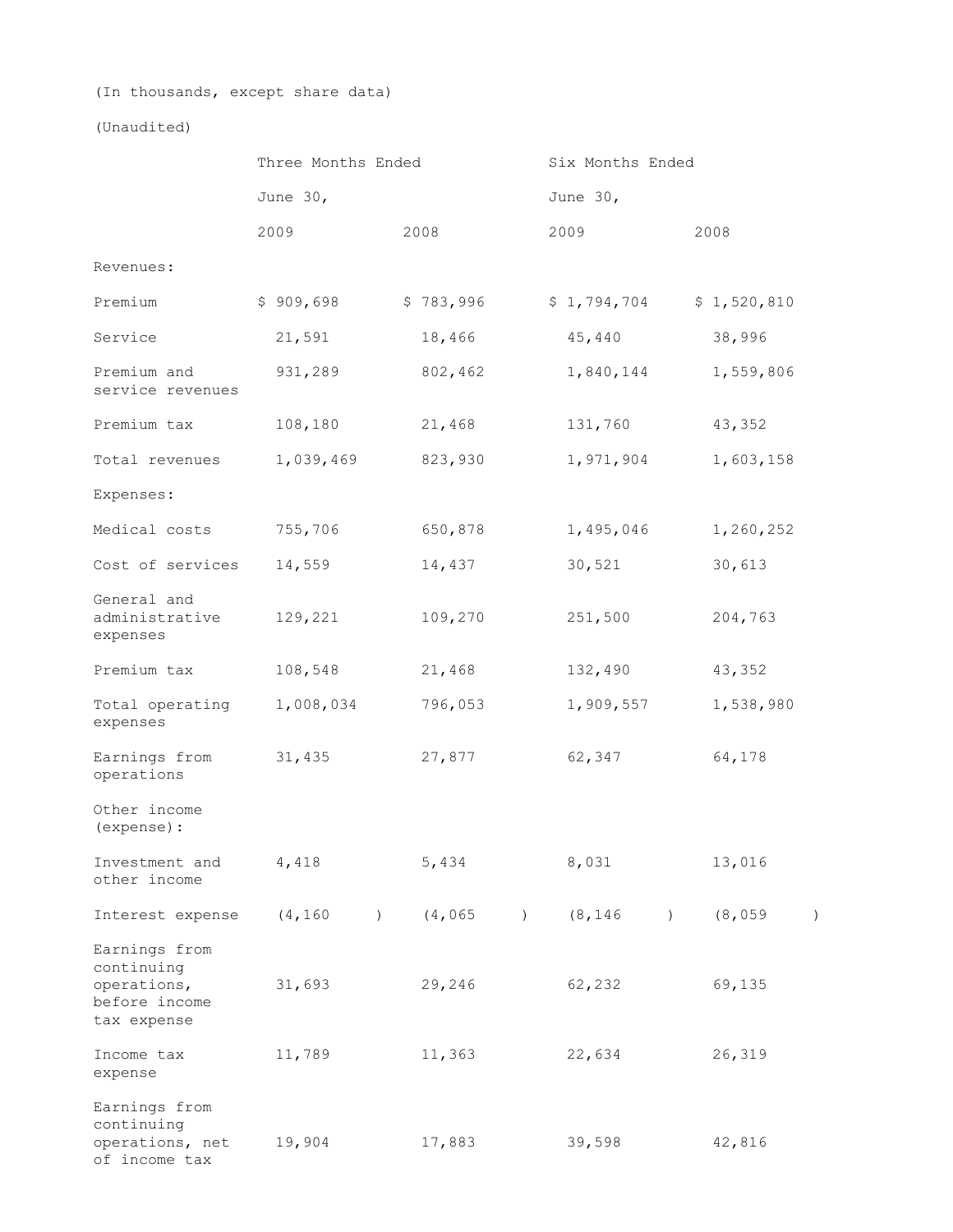expense

| Discontinued<br>operations, net<br>of income tax<br>(benefit)<br>expense of \$<br>$(196)$ , $(116)$ , \$<br>$(356)$ and \$148,<br>respectively | (485)    | $\left( \right)$ | 320      | (934     | $\lambda$        | 1,010    |
|------------------------------------------------------------------------------------------------------------------------------------------------|----------|------------------|----------|----------|------------------|----------|
| Net earnings                                                                                                                                   | 19,419   |                  | 18,203   | 38,664   |                  | 43,826   |
| Noncontrolling<br>interest (loss)                                                                                                              | (811)    | $\lambda$        |          | (24)     | $\lambda$        |          |
| Net earnings<br>attributable to<br>Centene<br>Corporation                                                                                      | \$20,230 |                  | \$18,203 | \$38,688 |                  | \$43,826 |
| Amounts<br>attributable to<br>Centene<br>Corporation<br>common<br>shareholders:                                                                |          |                  |          |          |                  |          |
| Earnings from<br>continuing<br>operations, net<br>of income tax<br>expense                                                                     | \$20,715 |                  | \$17,883 | \$39,622 |                  | \$42,816 |
| Discontinued<br>operations, net<br>of income tax<br>(benefit)<br>expense                                                                       | (485)    | $\left( \right)$ | 320      | (934     | $\left( \right)$ | 1,010    |
| Net earnings                                                                                                                                   | \$20,230 |                  | \$18,203 | \$38,688 |                  | \$43,826 |
| Net earnings<br>(loss) per share<br>attributable to<br>Centene<br>Corporation:                                                                 |          |                  |          |          |                  |          |
| Basic:                                                                                                                                         |          |                  |          |          |                  |          |
| Continuing<br>operations                                                                                                                       | \$0.48   |                  | \$0.41   | \$0.92   |                  | \$0.99   |
| Discontinued<br>operations                                                                                                                     | (0.01)   | $\left( \right)$ | 0.01     | (0.02)   | $\left( \right)$ | 0.02     |
| Earnings per<br>common share                                                                                                                   | \$0.47   |                  | \$0.42   | \$0.90   |                  | \$1.01   |
| Diluted:                                                                                                                                       |          |                  |          |          |                  |          |
| Continuing                                                                                                                                     | \$0.47   |                  | \$0.40   | \$0.90   |                  | \$0.96   |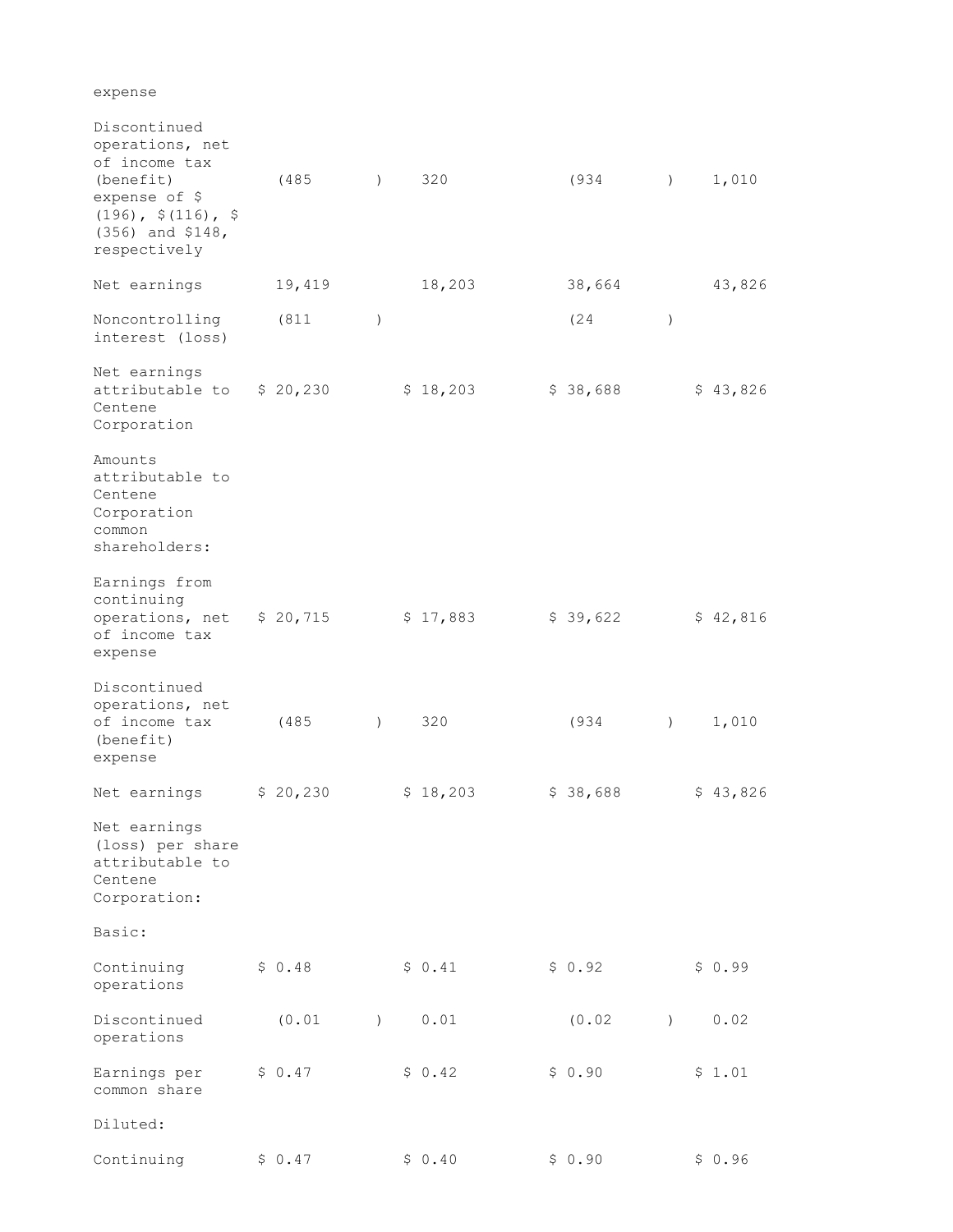| Discontinued<br>operations                           | (0.01)       |  | 0.01         | (0.02)     |  | 0.02         |
|------------------------------------------------------|--------------|--|--------------|------------|--|--------------|
| Earnings per<br>common share                         | \$0.46       |  | \$0.41       | \$0.88     |  | \$0.98       |
| Weighted average<br>number of shares<br>outstanding: |              |  |              |            |  |              |
| Basic                                                | 43,001,157   |  | 43, 375, 944 | 43,034,390 |  | 43, 457, 076 |
| Diluted                                              | 44, 242, 339 |  | 44, 275, 601 | 44,240,071 |  | 44,516,890   |

CENTENE CORPORATION AND SUBSIDIARIES

#### CONSOLIDATED STATEMENTS OF CASH FLOWS

(In thousands)

|                                                                                       | Six Months Ended June 30, |               |                         |               |  |
|---------------------------------------------------------------------------------------|---------------------------|---------------|-------------------------|---------------|--|
|                                                                                       | 2009                      |               | 2008                    |               |  |
|                                                                                       | (Unaudited)               |               |                         |               |  |
| Cash flows from operating activities:                                                 |                           |               |                         |               |  |
| Net earnings                                                                          | $$38,664$ $$43,826$       |               |                         |               |  |
| Adjustments to reconcile net earnings to net cash<br>provided by operating activities |                           |               |                         |               |  |
| Depreciation and amortization                                                         | 20,892                    |               | 16,229                  |               |  |
| Stock compensation expense                                                            | 7,611                     |               | 7,839                   |               |  |
| Loss (gain) on sale of investments, net                                               | 450                       |               | (201                    | $\lambda$     |  |
| Deferred income taxes                                                                 | 1,512                     |               | 11,879                  |               |  |
| Changes in assets and liabilities --                                                  |                           |               |                         |               |  |
| Premium and related receivables                                                       |                           |               | $(23, 327)$ $(23, 144)$ |               |  |
| Other current assets                                                                  | 1,357                     |               | (4, 294)                | $\rightarrow$ |  |
| Other assets                                                                          |                           |               | $(608)$ $(1,671)$       |               |  |
| Medical claims liabilities                                                            | 16,369                    |               | 27,316                  |               |  |
| Unearned revenue                                                                      | 44,129                    |               | (38, 753)               |               |  |
| Accounts payable and accrued expenses                                                 | (48, 653)                 | $\rightarrow$ | 45,907                  |               |  |
| Other operating activities                                                            | 3,723                     |               | 1,743                   |               |  |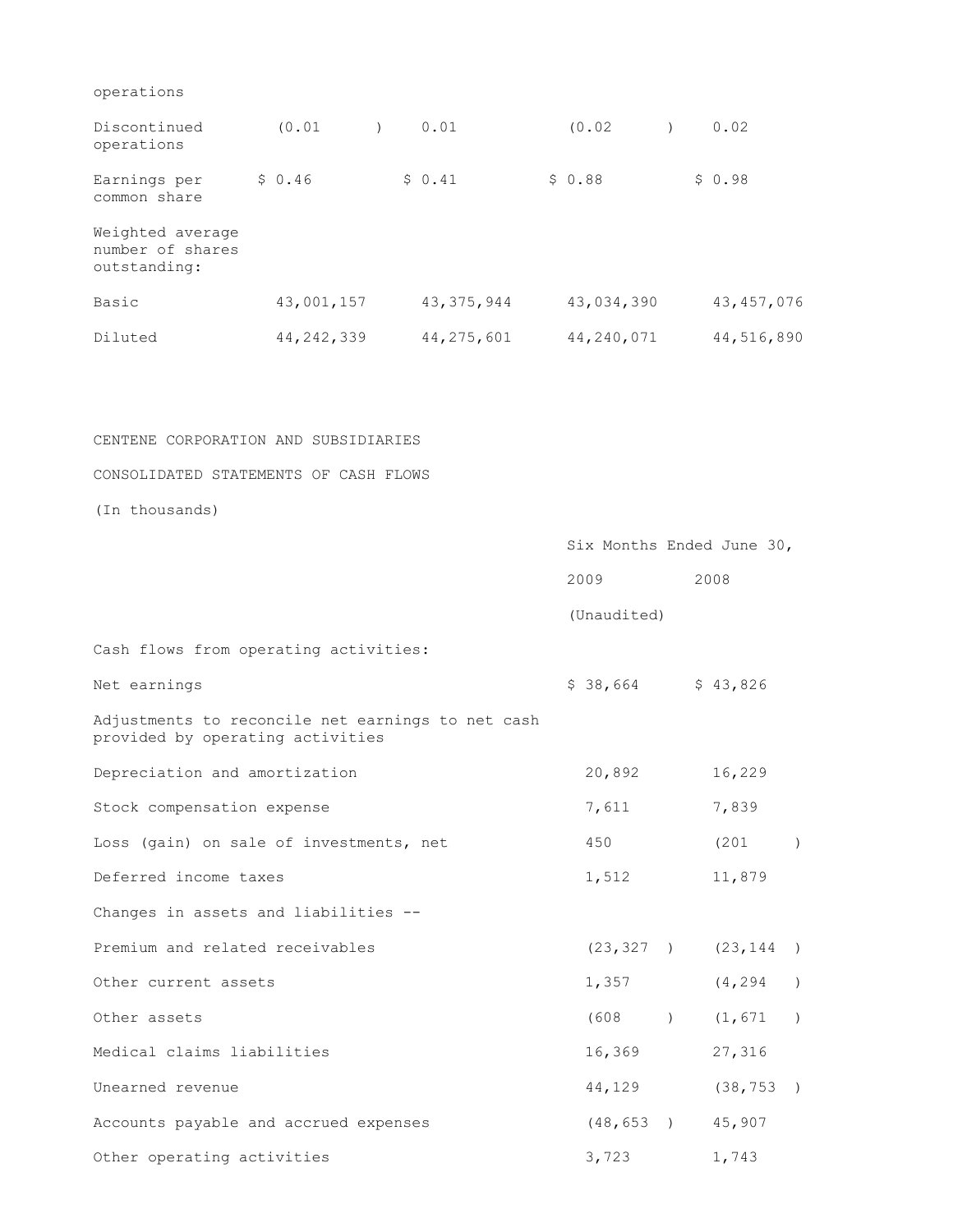| Net cash provided by operating activities                                                      | 62,119                   |               |         | 86,676     |               |
|------------------------------------------------------------------------------------------------|--------------------------|---------------|---------|------------|---------------|
| Cash flows from investing activities:                                                          |                          |               |         |            |               |
| Capital expenditures                                                                           | $(29, 833)$ $(34, 581)$  |               |         |            |               |
| Purchases of investments                                                                       | (415, 052)               |               |         | (172, 873) |               |
| Sales and maturities of investments                                                            | 377,320                  |               |         | 210,277    |               |
| Investments in acquisitions, net of cash acquired,<br>and investment in equity method investee | (7, 621)                 |               |         | (7, 818)   | $\rightarrow$ |
| Net cash used in investing activities                                                          | (75, 186)                |               |         | (4, 995)   | $\lambda$     |
| Cash flows from financing activities:                                                          |                          |               |         |            |               |
| Proceeds from exercise of stock options                                                        | 1,109                    |               |         | 3,029      |               |
| Proceeds from borrowings                                                                       | 288,000                  |               |         | 56,005     |               |
| Payment of long-term debt                                                                      | $(264, 135)$ $(41, 287)$ |               |         |            | $\rightarrow$ |
| Dividend to noncontrolling interest                                                            | (1, 749)                 |               |         |            |               |
| Contribution from noncontrolling interest                                                      | 1,042                    |               |         |            |               |
| Excess tax benefits from stock compensation                                                    | 15                       |               |         | 2,792      |               |
| Common stock repurchases                                                                       | (5, 447)                 |               |         | (13, 316)  |               |
| Debt issue costs                                                                               | (368)                    | $\rightarrow$ |         | $- -$      |               |
| Net cash provided by financing activities                                                      | 18,467                   |               |         | 7,223      |               |
| Net increase in cash and cash equivalents                                                      | 5,400                    |               |         | 88,904     |               |
| Cash and cash equivalents, beginning of period                                                 | 379,099                  |               |         | 268,584    |               |
| Cash and cash equivalents, end of period                                                       | \$384,499                |               |         | \$357,488  |               |
| Supplemental disclosures of cash flow information:                                             |                          |               |         |            |               |
| Interest paid                                                                                  | $$7,658$ $$7,590$        |               |         |            |               |
| Income taxes paid                                                                              | \$31,512                 |               |         | \$15,966   |               |
| Supplemental disclosure of non-cash investing and<br>financing activities:                     |                          |               |         |            |               |
| Contribution from noncontrolling interest                                                      | \$5,107                  |               | $S$ $-$ |            |               |

CENTENE CORPORATION

CONTINUING OPERATIONS SUPPLEMENTAL FINANCIAL DATA

| $\sim$ $\sim$<br>◡▵ | Q4<br>⊻∸ | U3 | Q <sub>2</sub> |
|---------------------|----------|----|----------------|
|---------------------|----------|----|----------------|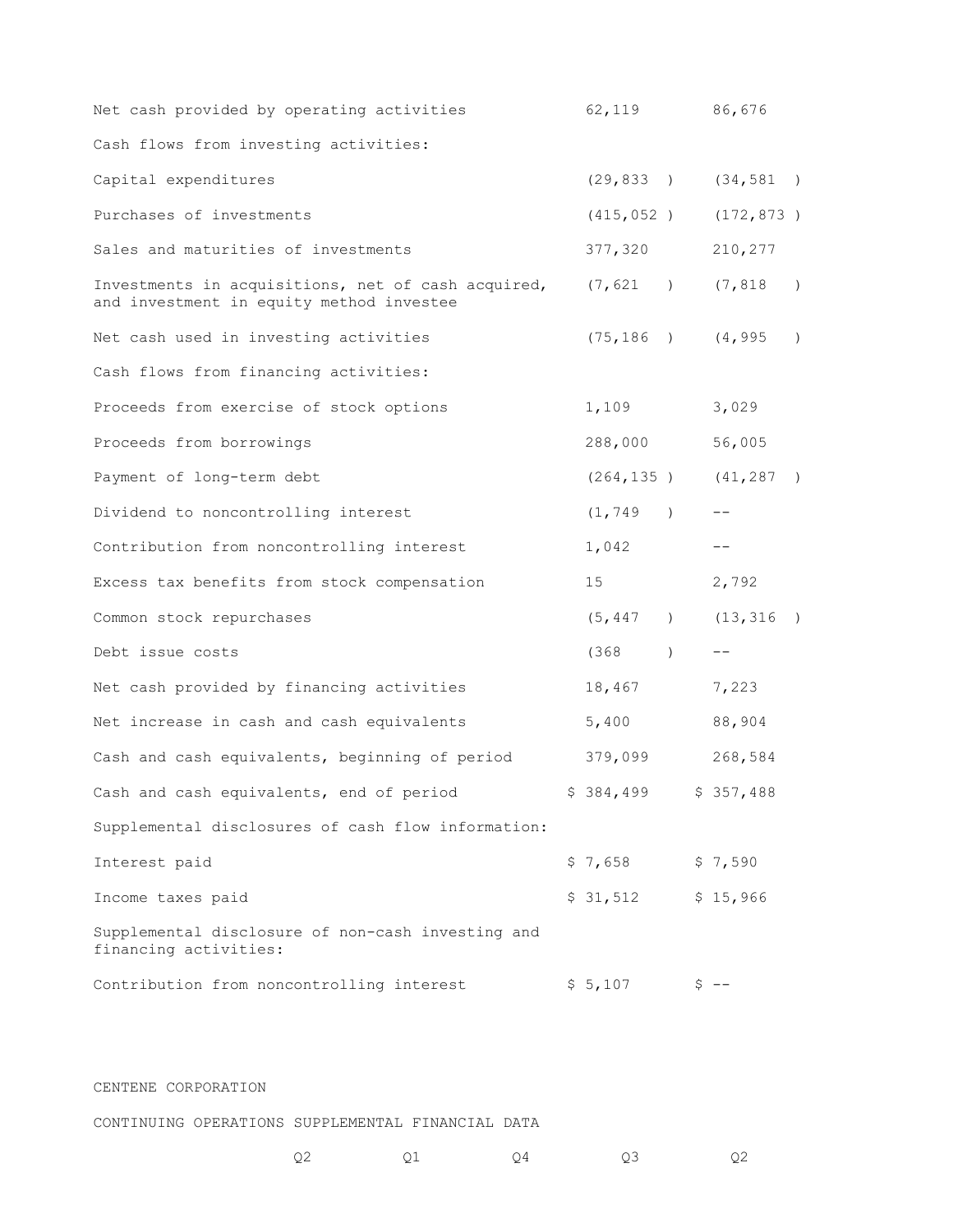|                                        | 2009      | 2009                | 2008                | 2008        | 2008      |
|----------------------------------------|-----------|---------------------|---------------------|-------------|-----------|
| MEMBERSHIP                             |           |                     |                     |             |           |
| Managed Care:                          |           |                     |                     |             |           |
| Arizona                                | 16,200    | 15,500              | 14,900              |             |           |
| Florida                                | 22,300    | 29,100              | $- -$               | $- -$       | $- -$     |
| Georgia                                | 292,800   | 289,300             | 288,300             | 283,900     | 278,800   |
| Indiana                                | 196,100   | 179,100             | 175,300             | 172,400     | 161,700   |
| Ohio                                   | 141,200   | 137,000             | 133,400             | 132,500     | 137,300   |
| South Carolina                         | 46,000    | 48,500              | 31,300              | 26,600      | 22,500    |
| Texas                                  | 443,200   | 421,100             | 428,000             | 433,200     | 423,700   |
| Wisconsin                              | 131,200   | 127,700             | 124,800             | 122,500     | 124,800   |
| Total at-risk<br>membership            | 1,289,000 | 1,247,300           | 1,196,000           | 1, 171, 100 | 1,148,800 |
| Non-risk membership                    | 114,000   | 96,000              | 3,700               | 3,700       | 3,500     |
| TOTAL                                  | 1,403,000 | 1,343,300           | 1,199,700           | 1,174,800   | 1,152,300 |
| Medicaid                               | 958,600   | 921,100             | 877,400             | 850,500     | 828,700   |
| CHIP & Foster Care                     | 261,400   | 256,900             | 257,300             | 261,800     | 256,900   |
| ABD & Medicare                         | 69,000    | 69,300              | 61,300              | 58,800      | 63,200    |
| Total at-risk<br>membership            | 1,289,000 | 1,247,300           | 1,196,000           | 1,171,100   | 1,148,800 |
| Non-risk membership                    | 114,000   | 96,000              | 3,700               | 3,700       | 3,500     |
| TOTAL                                  |           | 1,403,000 1,343,300 | 1,199,700 1,174,800 |             | 1,152,300 |
| Specialty Services<br>$(a)$ :          |           |                     |                     |             |           |
| Cenpatico Behavioral<br>Health         |           |                     |                     |             |           |
| Arizona                                | 110,500   | 104,700             | 105,000             | 102,400     | 99,400    |
| Kansas                                 | 41,100    | 40,600              | 41,100              | 40,100      | 40,000    |
| Bridgeway Health<br>Solutions          |           |                     |                     |             |           |
| Long-term Care                         | 2,400     | 2,300               | 2,100               | 1,900       | 1,800     |
| TOTAL                                  | 154,000   | 147,600             | 148,200             | 144,400     | 141,200   |
| (a) Includes external membership only. |           |                     |                     |             |           |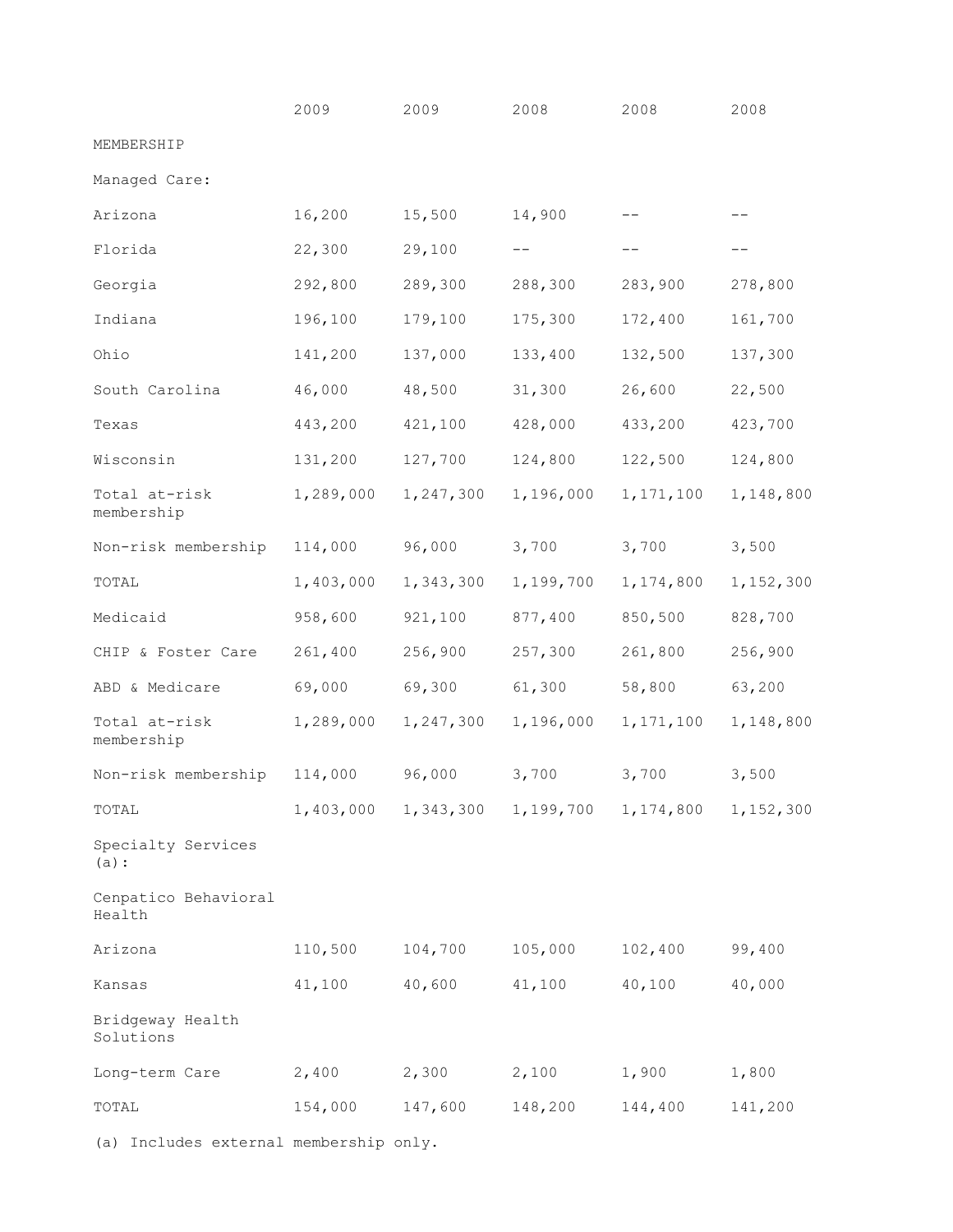| REVENUE PER MEMBER<br>(b)          | \$219.75 | \$220.29 | \$218.52 | \$213.28 | \$214.76 |
|------------------------------------|----------|----------|----------|----------|----------|
| CLAIMS (b)                         |          |          |          |          |          |
| Period-end inventory               | 362,200  | 325,000  | 269,300  | 323,200  | 389,100  |
| Average inventory                  | 234,500  | 267,600  | 288,600  | 298,400  | 235,300  |
| Period-end inventory<br>per member | 0.28     | 0.26     | 0.23     | 0.28     | 0.34     |

(b) Revenue per member and claims information are presented for the Managed Care at-risk members.

|  |                                     |      |      | O4   | O3   |      |
|--|-------------------------------------|------|------|------|------|------|
|  |                                     | 2009 | 2009 | 2008 | 2008 | 2008 |
|  | DAYS IN CLAIMS PAYABLE(c) 47.5 45.3 |      |      | 48.5 | 47.9 | 47.8 |

(c) Days in Claims Payable is a calculation of Medical Claims Liabilities at the end of the period divided by average claims expense per calendar day for such period.

CASH AND INVESTMENTS (in millions)

| Requlated                     |      | $$825.8$ $$816.8$ $$798.0$ $$692.6$ |      |      | \$653.1 |
|-------------------------------|------|-------------------------------------|------|------|---------|
| Unregulated                   | 27.0 | 28.9                                | 24.1 | 26.8 | 29.0    |
| TOTAL                         |      | $$852.8$ $$845.7$ $$822.1$ $$719.4$ |      |      | \$682.1 |
| DEBT TO CAPITALIZATION<br>(d) |      | 33.0 % 34.6 % 34.6 % 34.4 % 32.6 %  |      |      |         |

(d) Debt to Capitalization is calculated as follows: total debt divided by (total debt + total equity).

OPERATING RATIOS:

|                        |                 | Three Months Ended | Six Months Ended |       |  |
|------------------------|-----------------|--------------------|------------------|-------|--|
|                        | June $30r$      |                    | June $30r$       |       |  |
|                        | 2009            | 2008               | 2009             | 2008  |  |
| Health Benefits Ratios |                 |                    |                  |       |  |
| Medicaid and CHIP      | $83.78$ $81.68$ |                    | 84.2%            | 80.4% |  |
| ABD and Medicare       | 82.6            | 88.5               | 82.0             | 93.0  |  |